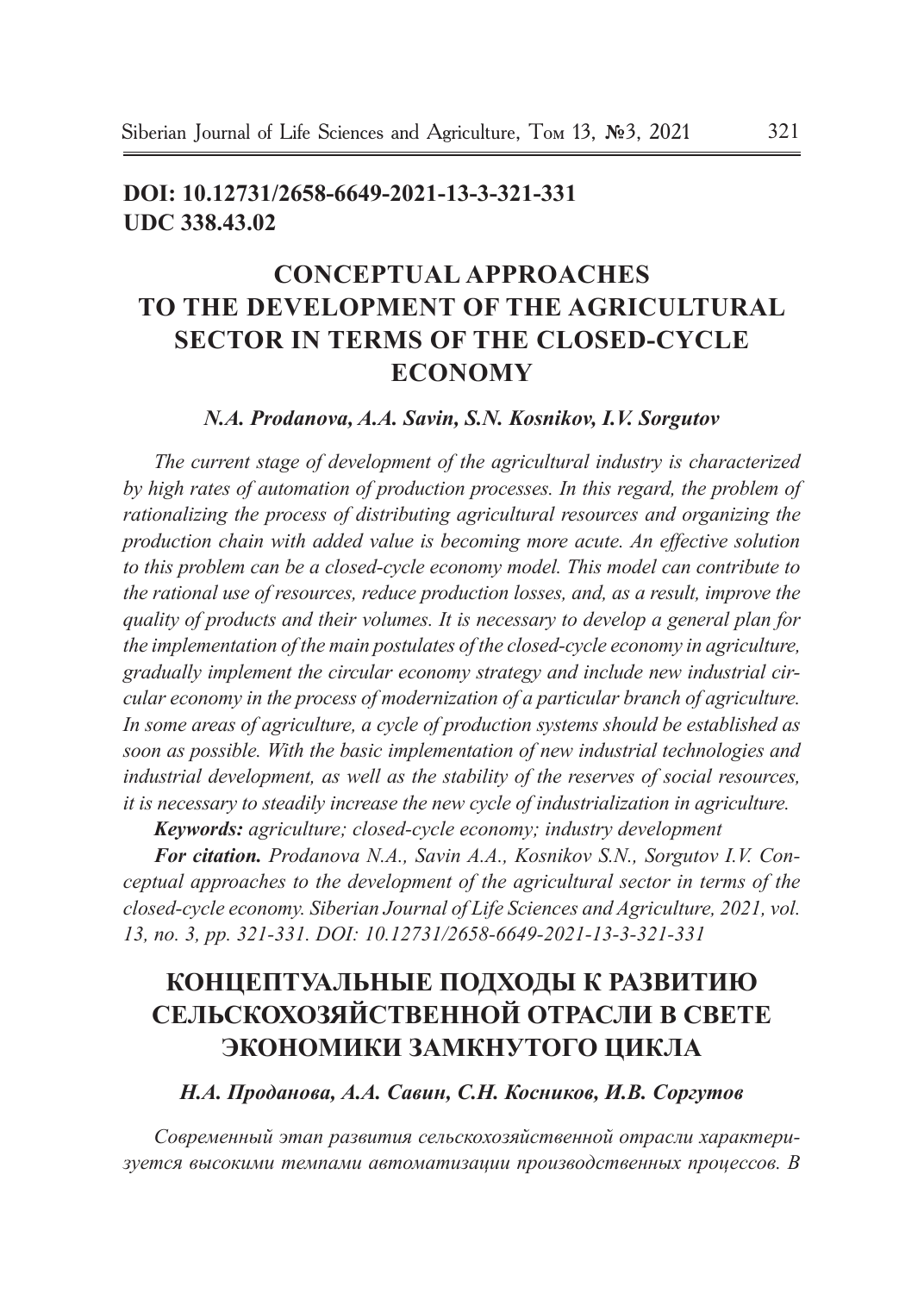*той связи обостряется проблема рационализации процесса распределения сельскохозяйственных ресурсов и организации производственной цепочки с добавленной стоимостью. В качестве эффективного решения данной проблемы может выступать модель экономики замкнутого цикла. Указанная модель может способствовать рациональному использованию ресурсов, снижению производственных потерь, и, как следствие, - улучшению качества производимой продукции и ее объемов. Необходимо разработать общий план реализации основных постулатов экономики замкнутого цикла в сельском хозяйстве, поэтапно реализовать стратегию круговой экономики и включите новую промышленную круговую экономику в процесс модернизации той или иной отрасли сельского хозяйства. В некоторых областях сельского хозяйства следует как можно скорее создать цикл производственных систем. При базовой реализации новых промышленных технологий и промышленного развития, а также стабильности запасов социальных ресурсов необходимо неуклонно наращивать новый цикл индустриализации в сельском хозяйстве.* 

*Ключевые слова: сельское хозяйство; экономика замкнутого цикла; развитие отрасли*

*Для цитирования. Проданова Н.А., Савин А.А., Косников С.Н., Соргутов И.В. Концептуальные подходы к развитию сельскохозяйственной отрасли в свете экономики замкнутого цикла // Siberian Journal of Life Sciences and Agriculture. 2021. Т. 13, № 3. C. 321-331. DOI: 10.12731/2658-6649-2021-13-3-321-331*

#### **Introduction**

Due to the intensive development of agricultural technologies, many countries are facing serious problems, such as the reduction of land resources and the growth of waste, which increases the risk of air and soil pollution. Therefore, the traditional agricultural model needs urgent transformation and modernization to achieve sustainable development and intensive use of resources [1]. Taking into account the territorial land features, as well as the development opportunities of the industry under consideration, a number of states apply various methods of transformation and modernization of agricultural production, such as" biological agriculture "(Western Europe)," Precision agriculture "(USA), and" Organic agriculture " (Japan).

However, taking into account the development of agricultural production technologies and the need to increase the volume of products produced, the leading countries of the world are gradually turning their attention to the need to implement the technologies used within the framework of a closed-cycle economy model. This model includes the integration of agriculture and animal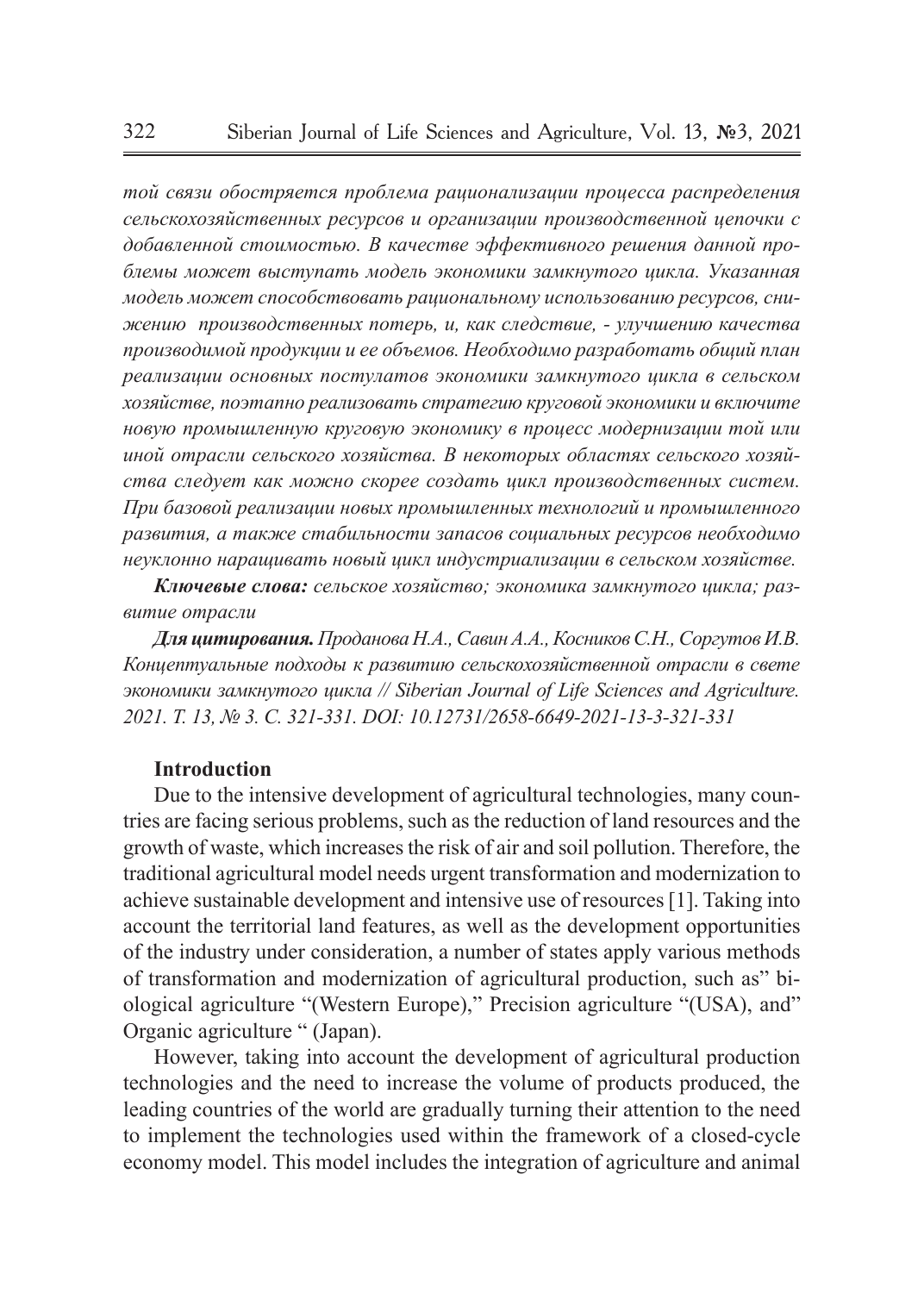husbandry and is a scientific, effective and organic form of planting and growing plants, developed to achieve the following goals [2]:

- environmental safety;
- production of environmentally friendly agricultural products;
- processing of agricultural waste;
- zero (minimum) emissions from agricultural activities.

Despite the positive aspects, the application of this approach faces such problems as dependence on state subsidies, secondary pollution caused by biological gases. In this regard, the optimization of the process of implementing this model becomes the object of research by a number of scientists.

### **Materials and methods**

In the process of writing the work, articles and monographs were analyzed within the framework of the research topic. In addition, analytical and comparative methods were used.

#### **Results**

The relevance of the topic under consideration is increasing exponentially, since the demand for food products around the world is growing annually [3]. This need is compounded by the effects of climate change on agricultural systems: rising temperatures and changes in the structure of global precipitation increase the likelihood of a decrease in crop yields and the spread of weeds and pests on agricultural land [4].

The above-mentioned problems open up wide opportunities for the development of a circular economy (CE) using innovative technologies and profitable business methods to solve the problem of recycling agricultural waste, as well as by-products of the industry. The development of CE requires the introduction of closed-loop systems that work to achieve the goals of increasing economic and environmental sustainability [5]. The development of such systems is a departure from traditional linear production models that work through the transfer of natural resources to products, and then to waste [6].

CE assumes a certain model that does not have a net impact on the environment, providing a reduction in the use of natural resources and waste production [7], an effective reduction of waste for processing their valuable related products.

During the transition to a cyclical economy, there is a need for data collection and exchange, investment in innovation and promotion of business cooperation [8]. The transition is required at the level of the supply chain, and not at the level of an individual company, due to the need for comprehensive development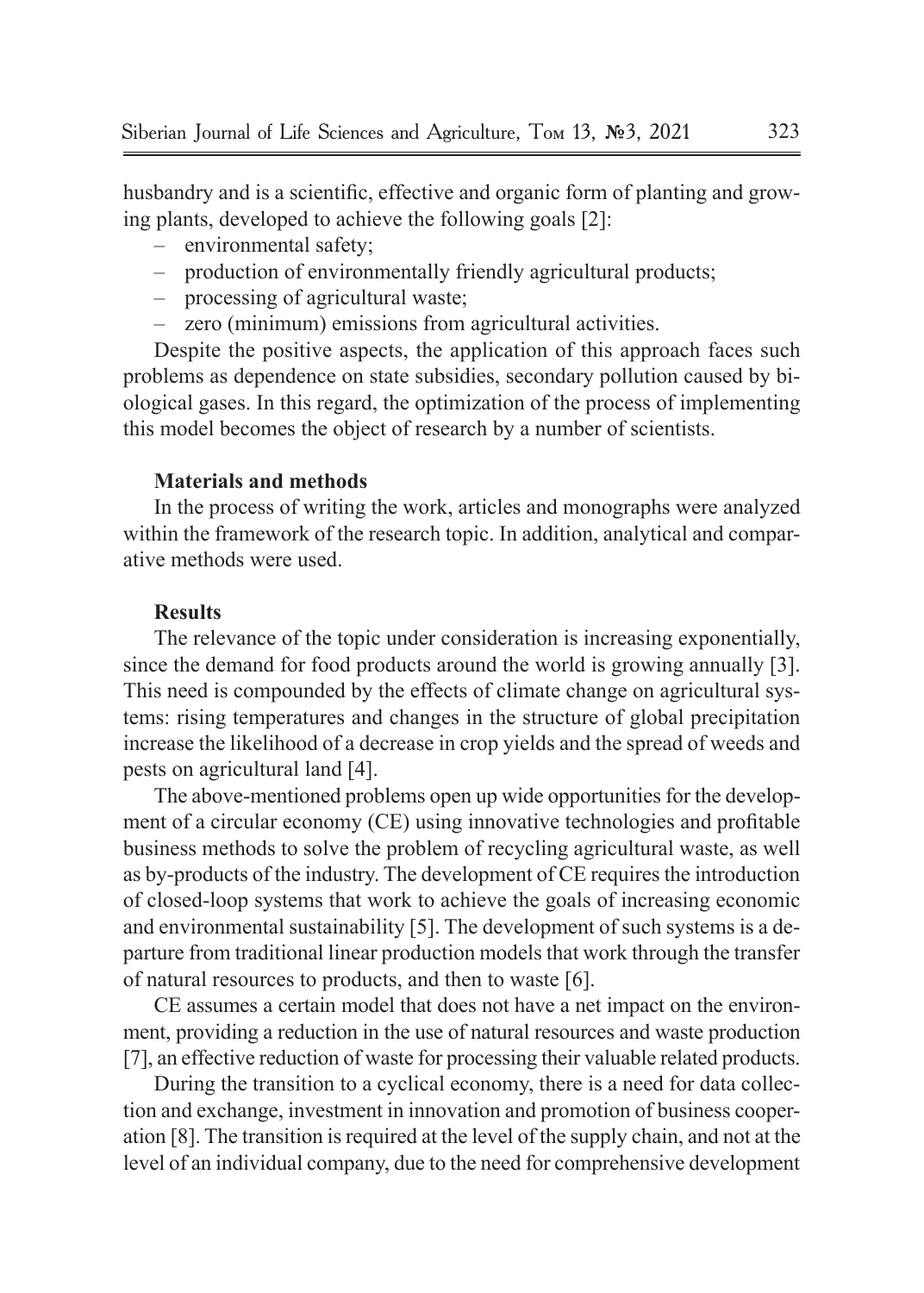of the system [9]. This entails the need to evaluate and redesign existing production systems, including integrated technological solutions that allow taking into account the biogeochemical and technical aspects of the circular system.

The relevance of the topic under consideration entails an increase in the number of appeals from the world's leading experts to this topic is also increasing. There are several studies devoted to the analysis of the model of agricultural circular economy. Most of them are focused on the assessment of sustainable development, which uses various methods, such as index assessment, model life cycle assessment, etc. Thus, the authors use life cycle assessment methods to compare the differences between traditional and biogas models of the circular economy of pig farms and to assess the environmental and economic benefits of carbon trading [10].

In addition, certain complex agricultural models were proposed for implementation, involving the parallel production of plant and animal products. The results of such studies, in general, prove that the model has allowed to increase the environmental, economic and sustainable advantages of the agricultural production process in comparison with the traditional model. Accordingly, integrated agriculture is a promising model of sustainable development.

Considering the planning of the agricultural development model, the authors use such methods as an analytical hierarchical process, multi-purpose linear programming, and models of system dynamics. A structure based on two-level models of agricultural production planning in arid and semi-arid regions based on fuzzy and interval confidence constraints is also presented. Of particular interest is a framework model that combines agent-based approaches and automated models of settlement growth to provide services for making decisions about a compromise between ecosystems. Accordingly, the development of approaches to the implementation of the main postulates of the closed-cycle economy in the field of agriculture entails the development and proposal of various methods for the practical implementation of integrated technologies in the field of agriculture.

### **Discussion**

The researchers point out that the traditional model of the economy is a one-way flow of a linear economy, namely "resources  $\rightarrow$  products  $\rightarrow$  linear waste growth", which is based on high-intensity exploitation and consumption of resources and at the same time causes damage to the environment with high intensity. In contrast to the traditional economy, the circular economy is characterized by a low consumption of materials and resources in the production pro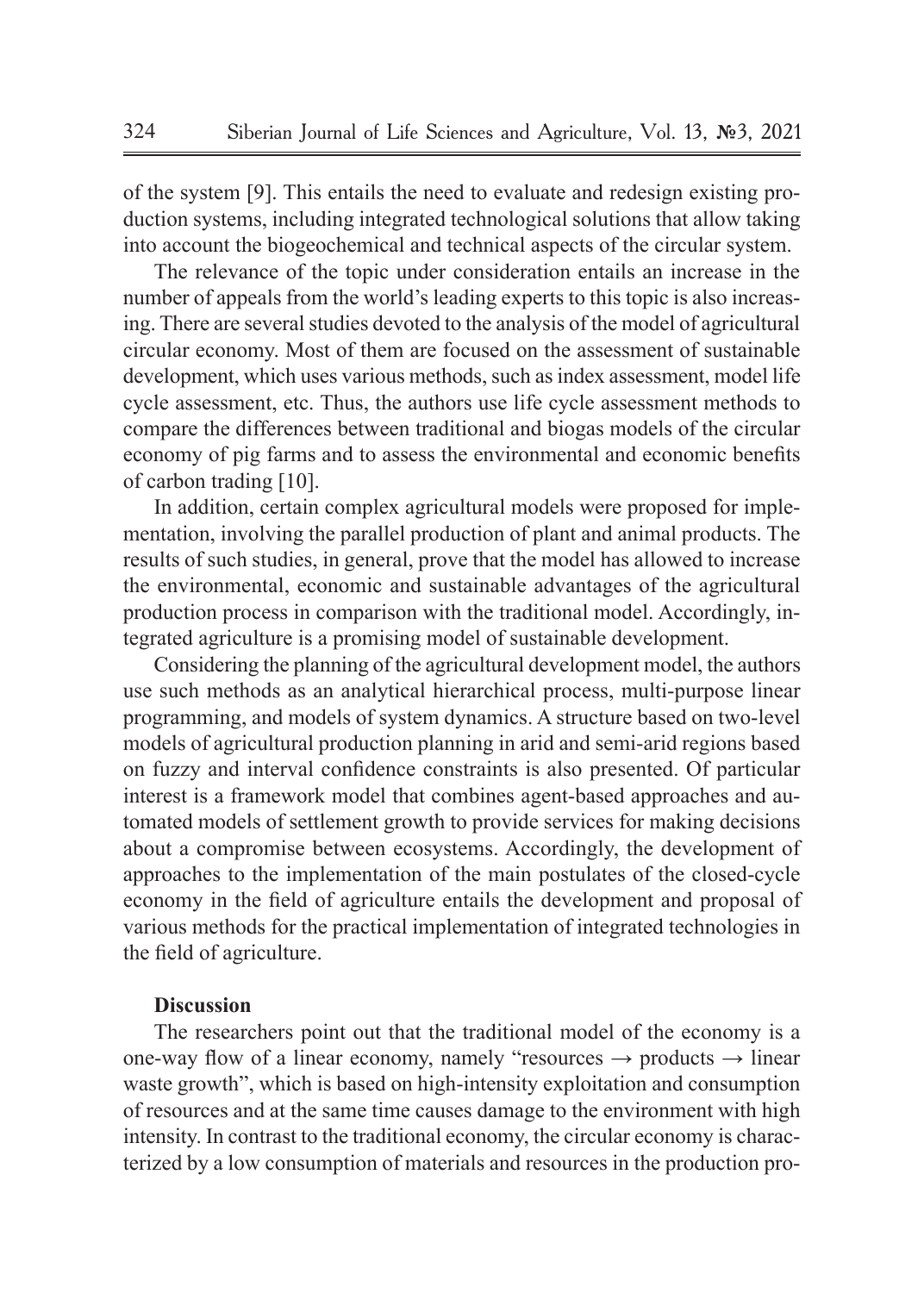cess, a low level of pollution, high efficiency and a significant circulation rate, which allows the full use of resources in the production process. As a result, the negative impact of economic activity on nature will be maximally reduced [11].

Thus, a cyclical economy provides economic development, environmental protection and resource savings within the same goal. Its distinctive feature is resource saving and waste recycling, which makes it an indispensable choice for any leading country in the world if it wants to change the model of economic growth from extensive to intensive.

The system of a sustainable economic cycle should have five features. First, production and consumption should, as far as possible, switch from the use of energy that causes environmental pollution to the use of renewable green energy sources. Secondly, consumption of raw materials and choosing materials suitable for recycling should be minimized. Third, one should resist packaging for the purpose of dumping goods and using packaging materials and containers that can be recycled.

Fourth, reducing the number of different types of industrial waste that must be processed as thoroughly as possible at the same time. Fifth, possibility of processing the resources of the post-consumer products industry and minimizing the number of landfills and cases of incineration of household waste should appear [12].

The requirements of a closed-cycle economy are imposed on the construction of its industrial system in three dimensions.

1. Measurement of internal turnover for the development of eco-industrial and sustainable agriculture;

2. The size of the cycle between industries for the development of an ecological production chain or an eco-industrial park (the ecological chain can even be extended to various industries, including industry, agriculture and animal husbandry).

3. Measurement of the general circulation of society for the intensification of the development of the green consumer market and the resource processing industry [13].

The introduction of a circular economy is an inevitable option for the sustainable development of agriculture. This process is the key basis of the overall national economy. There is an urgent need for the sustainable development of agriculture in order to meet the trend of the development of the circular economy.

The problems of environmental pollution, environmental damage and resource depletion in modern traditional agriculture should be resolved using the principles and methods of circular economy.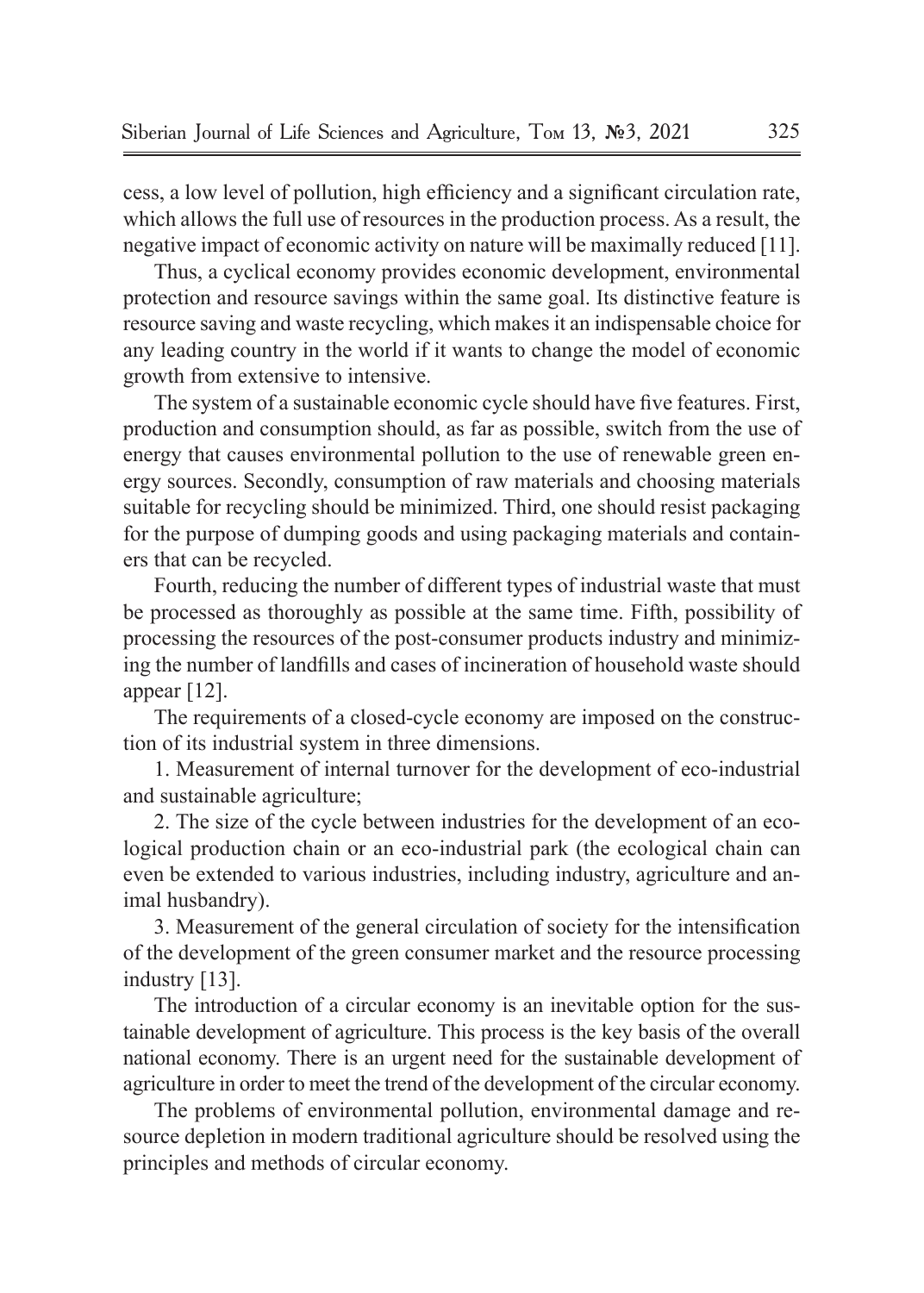Among the advantages of agriculture for the development of a circular economy should be called a close connection with the natural environment, respectively, agriculture is more easily accessible for the process of processing materials of natural ecosystems, which allows you to develop and implement a model of economic development based on processing

As a part of nature, agriculture participates in the entire system of circulation of materials and energy, which offers a more direct implementation path for coordinating relations between man and nature and contributes to the sustainable development of mankind, postulated by the circular economy [14].

The characteristics of agricultural industries allow us to speak about the significant advantages of agriculture, which can contribute to its development within the framework of a circular economy. The industrial system of agriculture includes many industries, including crop production, animal husbandry, forestry, fishing, processing of agricultural products, trade in agricultural products and services, which are closely interrelated and synergetic. The natural connection between the agricultural sectors and the integrated features of the structure of agriculture are the basis for the agroecological production chain created and strengthened by the cyclical economy, as well as determining the need to ensure the coordinated development of agricultural sectors [15].

Among the main principles of the closed-cycle economy in the field of agriculture, the following should be mentioned:

1. The need to follow the 3R principle (reduction, reuse, recycling) and the principle of primary waste reduction, which involves reducing the volume of input of limited or non-renewable resources and materials and the volume of waste production throughout the life cycle of agricultural products in the process of agricultural production in order to achieve certain production and consumption goals.

2. Reuse refers to resources or products that must be used multiple times. For example, washing water for livestock and poultry can be used for irrigation, achieving not only the effect of irrigation, but also fertilization.

3. Recycling refers to products that, after completing their function, become newly available resources, and not useless garbage. The principle of the primacy of waste reduction requires the prevention of waste in production as a priority goal of economic activity.

4. In addition, the agro-cyclical economy should support the principles of measurement adapted to local conditions, biological coexistence and mutual benefit, general coordination, maximum green cover, minimum loss of soil fertility, use and protection of land resources, reasonable flow and the best distribution of resources, rationalization of the economic structure, etc. [16].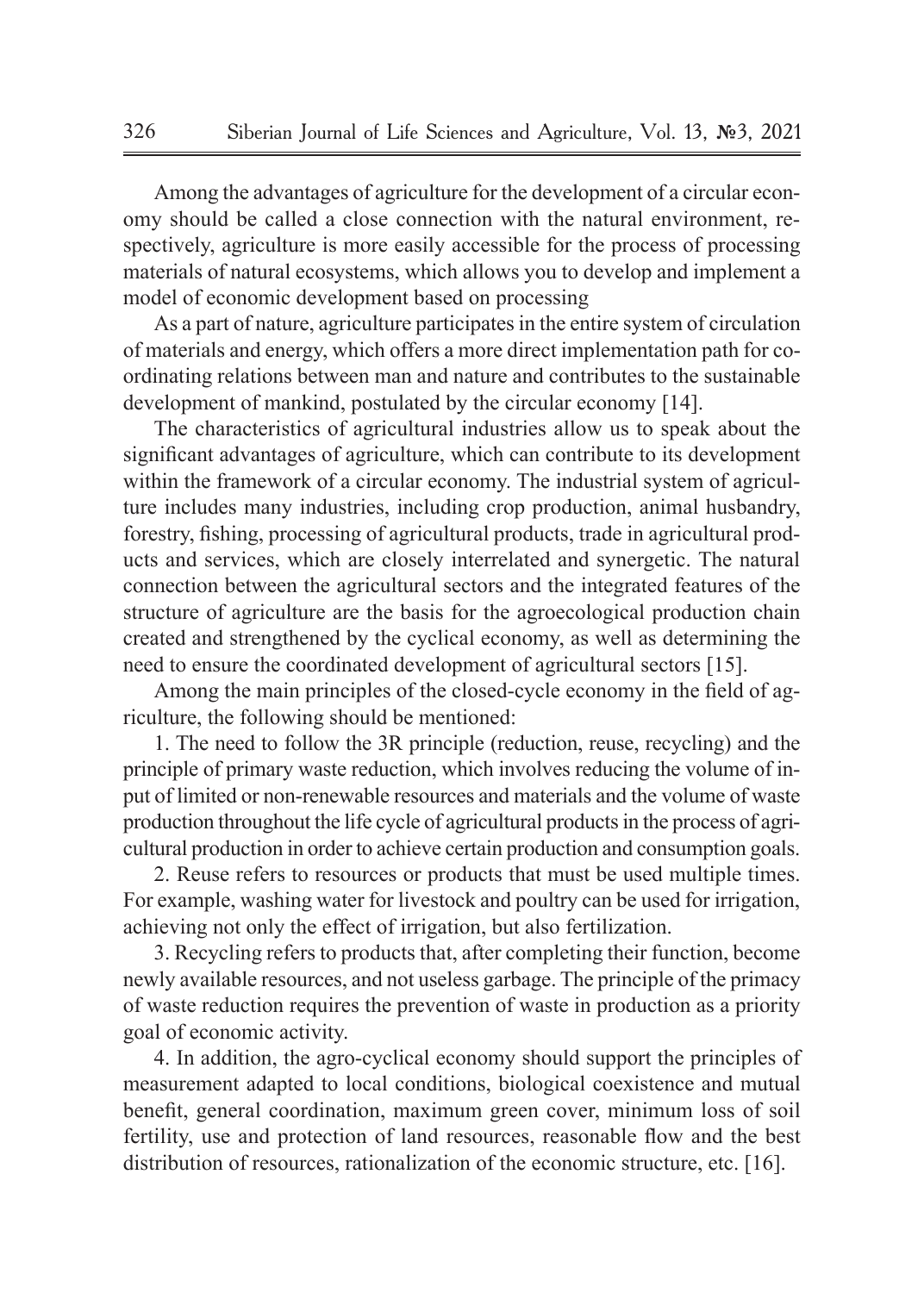Clean production, prevention and control of pollution in the process of performing basic agricultural operations is the main vector of movement in the industry under consideration.

Different agricultural sectors can also complement each other in the production chain. Thus, waste from crop production can be used in the production of building materials, paper production, etc. This will make it possible to form a complete and closed ecological industrial network for the exchange of resources for the production of new products. Also, the result of this process can be the effective use of waste and the reduction of environmental pollution due to the activation, optimization, modernization, expansion of various agricultural industries [17].

Agricultural technology systems that support the development of a circular economy should include:

1. The concept of environmentally friendly production in agriculture and the system of environmental technologies.

2. The theory of the life cycle and methods of environmental assessment

3. The concept of environmental management in agriculture and the system of environmental management methods.

4. Principles of the ecosystem and technology systems of the agricultural industry.

5. Laws and regulations of the agricultural circular economy and the implementation of the policy of preferences and the security system.

5. Models of sustainable development of the circular economy of agriculture [18].

On the basis of ecological agriculture, a model of progressive development of the processing economy should be developed in order to produce environmentally friendly agricultural products and environmentally friendly food products. Ecological agriculture of any developed country today should consist in the use of modern science and technology, traditional agricultural methods, principles of ecology and ecological economics and systems of engineering methods for the implementation of integrated planning, rational organization of agricultural production for the purpose of integrated management of low-productive areas and improving the ecological functions of high-yielding areas in accordance with local conditions and the advantages of local resources, achieving high quality, effective and sustainable development of agriculture and a favorable cycle of both ecological and economic systems, as well as effective integration of the economy, ecology and society.

It is also necessary to develop a cyclical model of the economy in the light of organic agriculture in order to develop organic food (products) and organic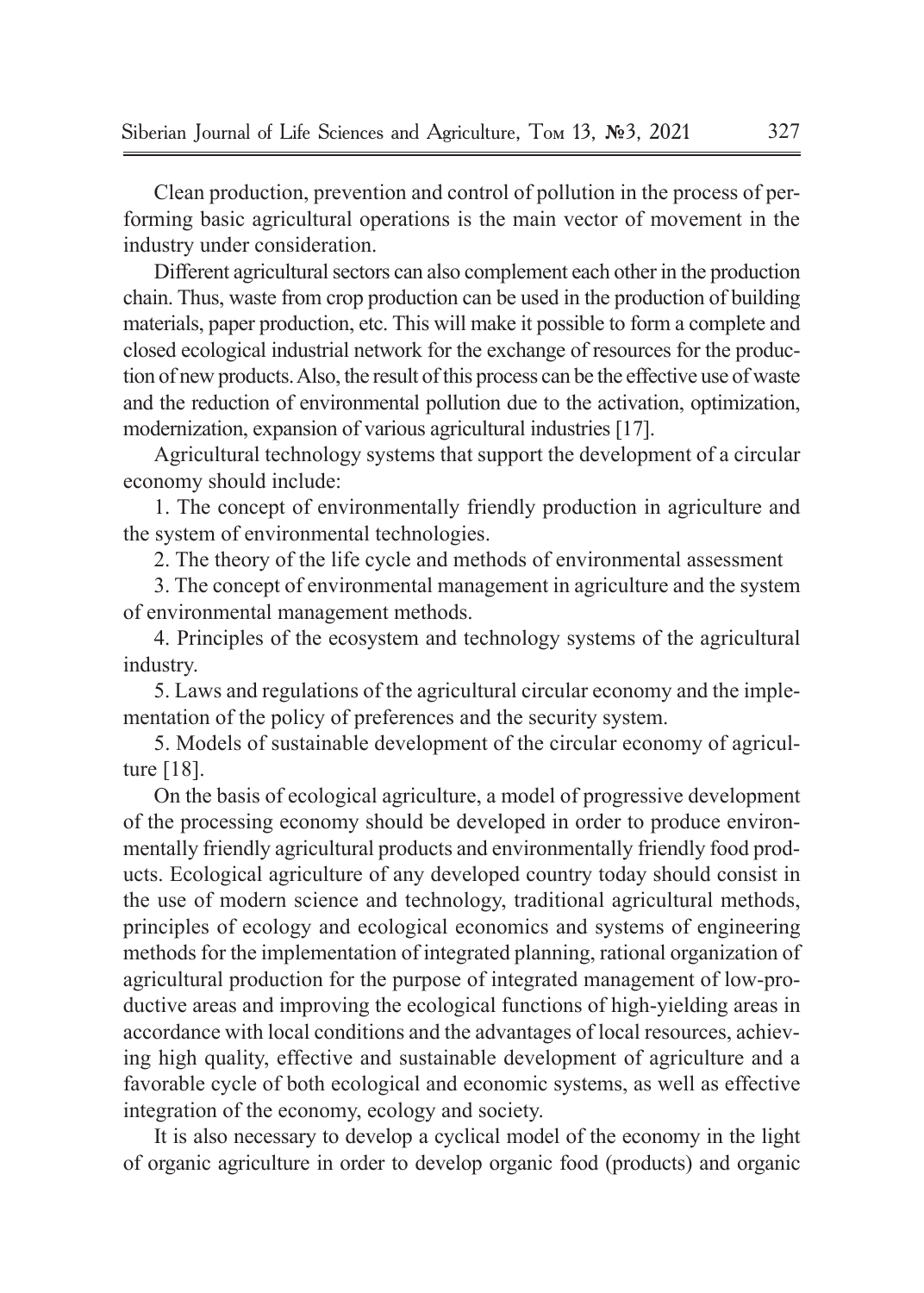industry as a means. Organic industry refers to the ecological branch chain of organic agriculture (organic agriculture, organic forestry, animal husbandry, organic fishing), processing industry, trade and services in the field of organic agriculture.

Organic consumption is also an important factor. Based on the rejection of genetic engineering and chemically synthesized substances, such as chemical fertilizers and pesticides, in the process of agricultural production, organic agriculture follows environmental principles and ecological and economic laws to create and restore a healthy ecological circular system of agriculture. Organic agricultural products must be produced and processed in accordance with the relevant international production standards and through the certification of organic agricultural products. The development of organic agriculture and organic industry is the need to protect the environment, preserve limited resources, develop the rural economy and improve people's lives [19].

The quality of life and protection of human health is an effective way to accelerate the restructuring of agriculture and industrial modernization and effective management of the source of environmental pollution and ensure sustainable agricultural development, as well as the development of an eco – efficiency economy. Therefore, it is necessary to strive to introduce a waste recycling model to promote organic agriculture as a basis, develop organic food (products) for this purpose and develop the organic food industry.

### **Conclusion**

Since the 60s of the 20th century, people have begun to think about the limitations of traditional methods of industrial food production, which is a large consumption of natural resources and the formation of a large amount of waste. The establishment of a production cycle mode in agriculture is to turn it into a production cycle mode "resources → products →waste →renewable resources  $\rightarrow$  processed products", in which various production and vital waste can fall into the reproduction zones. Thus, the use of the so-called "deep cycle" of agricultural production is being updated.

The system of technologies of cyclic production is the main part of the creation of a circular economy, which is basically a method that uses various wastes for reproduction, including decomposition, synthesis and production.

Accordingly, it is necessary to develop a general plan for the implementation of the main postulates of the closed-cycle economy in agriculture, gradually implement the circular economy strategy and include new industrial circular economy in the process of modernization of a particular branch of agriculture. In some areas of agriculture, a cycle of production systems should be established as soon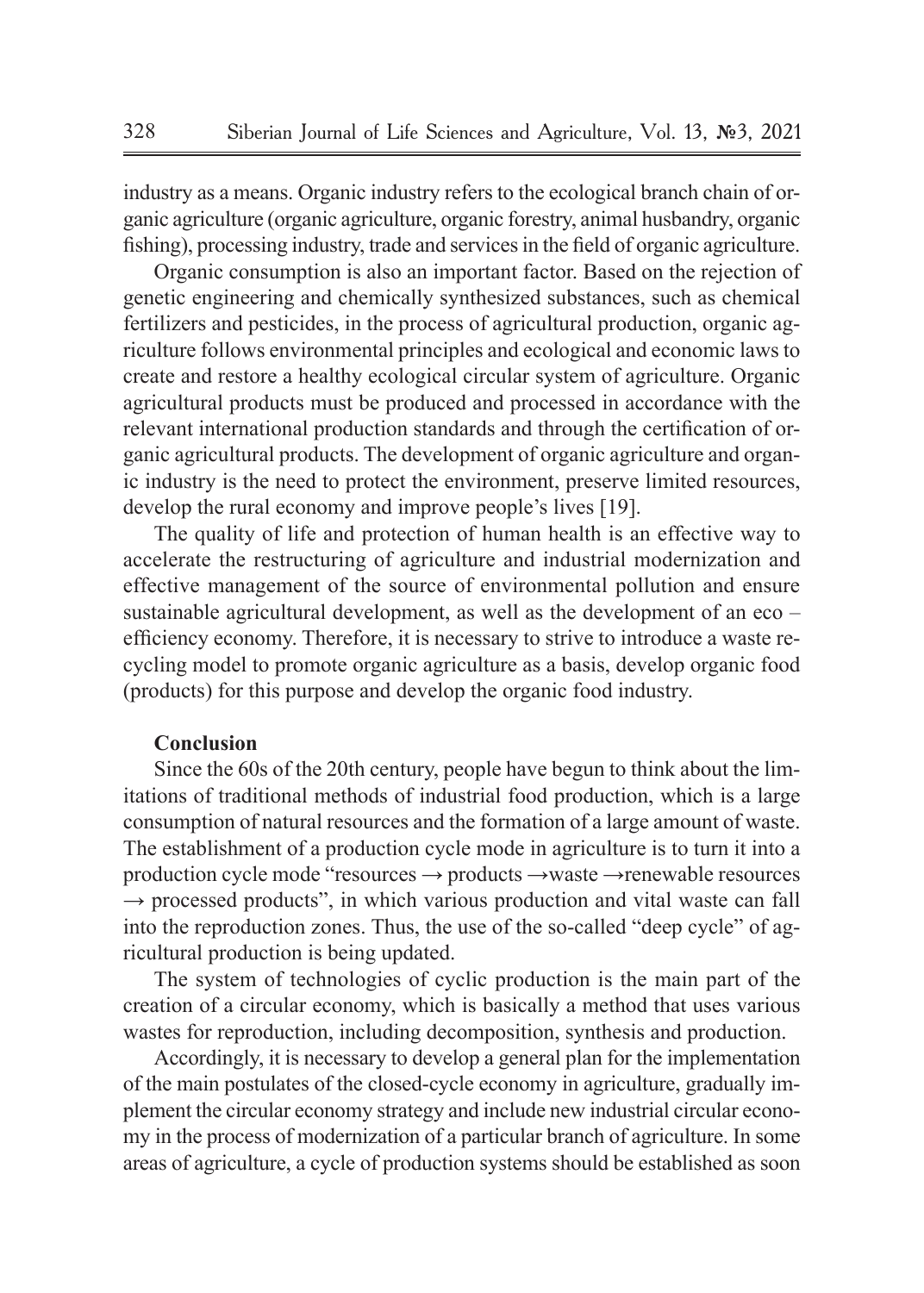as possible. With the basic implementation of new industrial technologies and industrial development, as well as the stability of the reserves of social resources, it is necessary to steadily increase new cycle of industrialization in agriculture.

## *References / Список литературы*

- 1. Trifonova T.A., Ilyina M.E. The life cycle and its assessment as an environmental management tool: textbook. Vladimir: Arkaim, 2016, 68 p.
- 2. Brown M.T., Ulgiat S. Assessing the global environmental sources driving the geobiosphere: A revised emergy baseline. Ecol. Model., 2016, vol. 339, pp. 126- 132. https://doi.org/10.1016/j.ecolmodel.2016.03.017
- 3. DrobnikT., Huber R., Grêt-Regamey A. Coupling a settlement growth model with an agro-economic land allocation model for securing ecosystem services provision. *J. Environ. Plann. Manag.*, 2017, vol. 60, no. 7, pp. 111-152. https:// doi.org/10.1080/09640568.2016.1197828
- 4. Feizizadeh B., Blaschke T. Land suitability analysis for Tabriz County, Iran: a multi-criteria evaluation approach using GIS. *J. Environ. Plann. Manag.*, 2013, vol. 56, no. 1, pp. 1-23. https://doi.org/10.1080/09640568.2011.646964
- 5. Ilina A.I. *Tsirkulyarnaya ekonomika i tsirkulyarnye biznes-modeli* [Circular economy and circular business models]. Saint Petersburg State University, 2018.
- 6. Valko D.V. Circular economy: A theoretical model and implementation effects. *National Interests: Priorities and Security*, 2018, vol. 14, iss. 8, pp. 1415-1429. https://doi.org/10.24891/ni.14.8.1415
- 7. Galán-Martin A., Pozo C., Guillén-Gosálbez G., Vaiiejo A.A., Esteller L.J. Multi-stage linear programming model for optimizing cropping plan decisions under the new Common Agricultural Policy. *Land Use Pol.,* 2015, vol. 48, pp. 515-524. https://doi.org/10.1016/j.landusepol.2015.06.022
- 8. Batova N., Sachek P., Tochitskaya I. On the Way to Green Growth: Window Opportunities of Circular Economy. BEROC Green Economy Policy Paper Series, 2018. https://beroc.org/en/publications/policy\_papers/on\_the\_way\_to\_green\_growth/
- 9. García I.F., Perea R.G., Moreno M.A., Montesinos P., Poyato E.C., J.A.R. Diaz Semi-arranged demand as an energy saving measure for pressurized irrigation networks. *Agric. Water Manag.*, 2017, vol. 193, pp. 22-29. https://doi. org/10.1016/j.agwat.2017.07.025
- 10. Giri S., Nejadhashemi A.P. Application of analytical hierarchy process for effective selection of agricultural best management practices. *J. Environ. Manag.*, 2014, vol. 132, pp. 165-177. https://doi.org/10.1016/j.jenvman.2013.10.021
- 11. Pakhomova N.V., Richter K.K., Vetrova M.A. Transition to a circular economy and closed supply chains as a factor of sustainable development. *Bulletin of St.*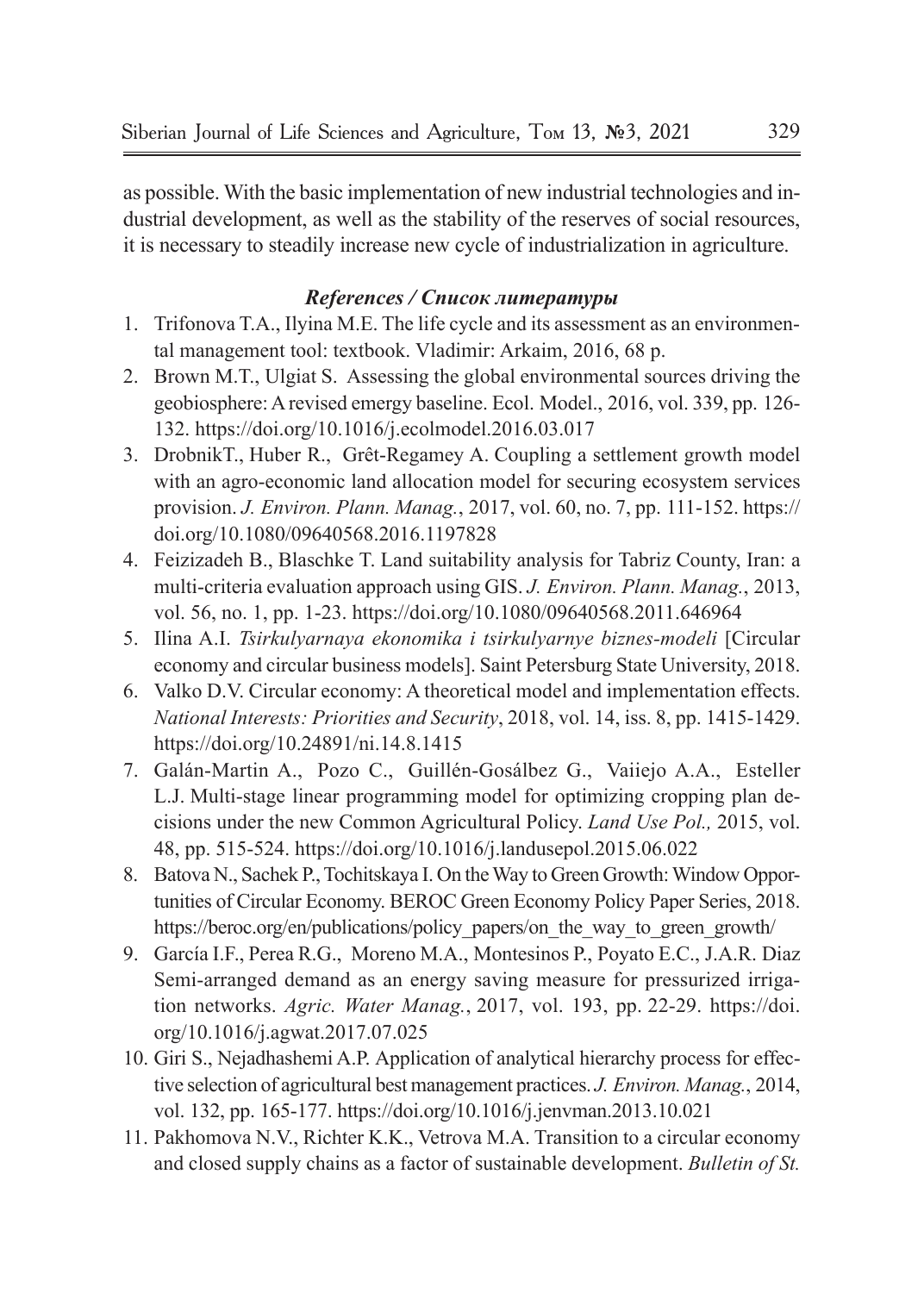*Petersburg State University. Economy*, 2017, vol. 33, no. 2, pp. 244-268. https:// doi.org/10.21638/11701/spbu05.2017.203

- 12. Brutyan M.M., Vakhromeeva M.P., Vorozheikina T.M. et al. *Problemy Sovremennoy Ekonomiki* [Problems of modern economy] / ed. Chernova S.S. Novosibirsk, 2016, 262 p.
- 13. Houshyar E., Wu X.F., Chen G.Q. Sustainability of wheat and maize production in the warm climate of southwestern Iran: an emergy analysis. *J. Clean. Prod.*, 2018, vol. 172, pp. 2246-2255. https://doi.org/10.1016/j.jclepro.2017.11.187
- 14. Tao H., Yuping W., Xiaoyue S., Xianqiang M., Liping L., Hai Y. Foreign Trade Deficit in Term of Resource-Environment and Application of Trade Practices for Achieving Environmental Goals. In: Qu F., Sun R., Guo Z., Yu F. (eds) *Ecological Economics and Harmonious Society*. Research Series on the Chinese Dream and China's Development Path. Springer, Singapore. 2016. https://doi. org/10.1007/978-981-10-0461-2\_13
- 15. Yu Hong, Nico Heerink, Minjuan Zhao, Wopke van der Werf. Intercropping contributes to a higher technical efficiency in smallholder farming: Evidence from a case study in Gaotai County, China. *Agric. Syst.,* 2019, vol. 173, pp. 317-324. http://dx.doi.org/10.1016/j.agsy.2019.03.007
- 16. Chunli Du, Jinhua Chen. Soft Cluster Analysis of Circular Economy Development Level in China Regions. *Operations Research and Management Science*, 2009, vol. 6, pp. 116-122. http://dx.doi.org/10.1109/CSO.2009.114
- 17. Serbulova N.M., Gorodnyanskaya A.S., Kanurny S.V. Barriers to the transition to a circular economy. *Ekonomika i Predprinimatel'stvo* [Economy and entrepreneurship], 2018, no. 3 (92), pp. 978-983.
- 18. Ruixin Mu, Integrative Evaluation and Case Study on the Development Level of Circular Economy in the city. Central South University, 2009, pp. 39-41.
- 19. Shaanxi Provincial Bureau of Statistics: Shaanxi Statistical Yearbook: 2005- 2009 Beijing, China Statistical Publishing House.

# **DATA ABOUT THE ATHORS**

# **Natalia A. Prodanova**

*Plekhanov Russian University of Economics 36, Stremyanny lane, Moscow, 117997, Russian Federation prodanova.na@rea.ru*

## **Alexander A. Savin**

*Financial University 49, Leningradsky Prospekt, Moscow, 125993, Russian Federation*